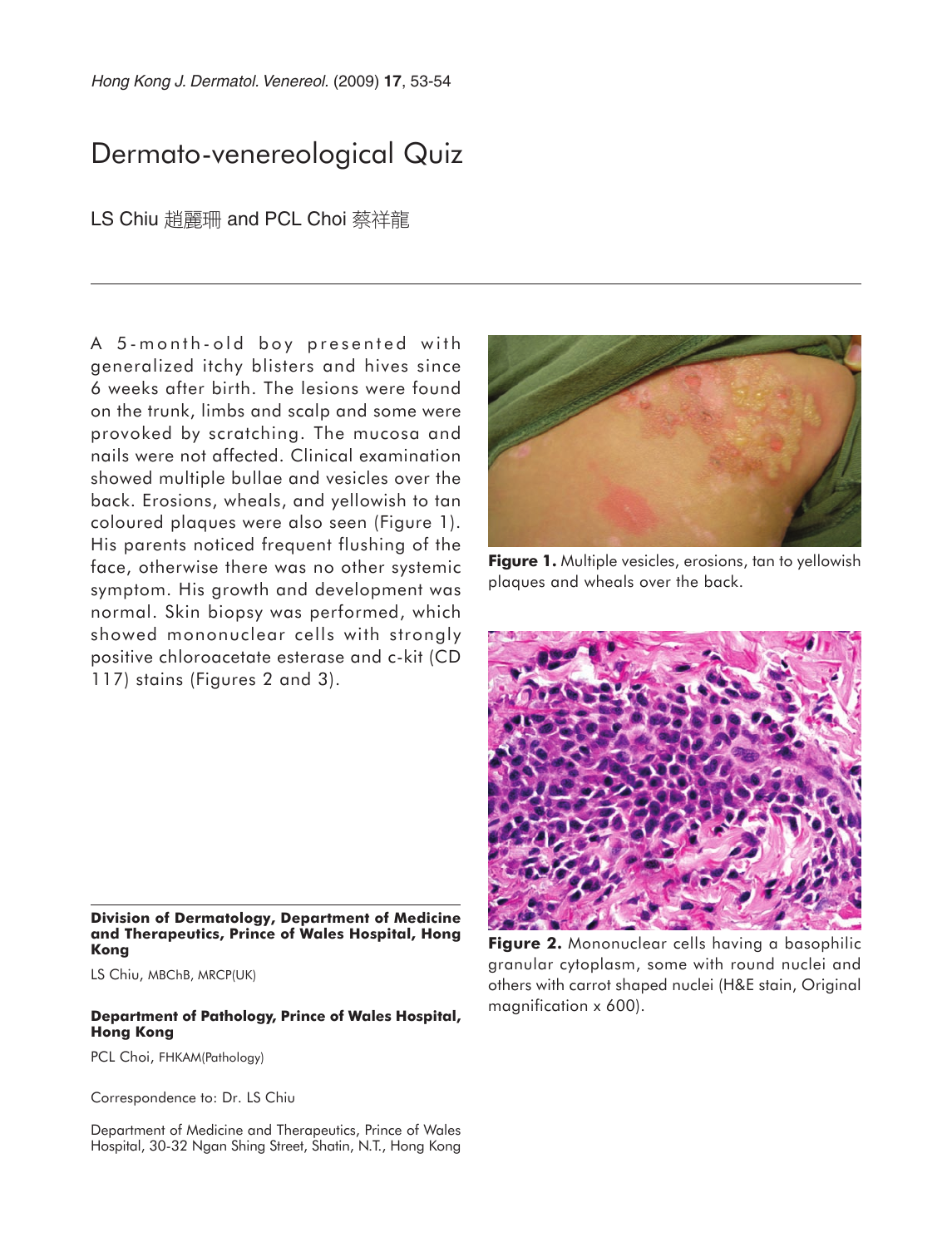

Figure 3. Chloroacetate esterase (left) and c-kit (CD117) (right) stains are both strongly positive.

## **Questions**

- 1) What are the clinical differential diagnoses?
- 2) What are the histology findings?
- 3) What is the most likely diagnosis?
- 4) What important clinical sign can be demonstrated in patients suffering from this disease and how reliable is this clinical feature?
- 5) Is this disease related to any other serious and life-threatening conditions?
- 6) What are the treatment options?

(Answers on page 63)